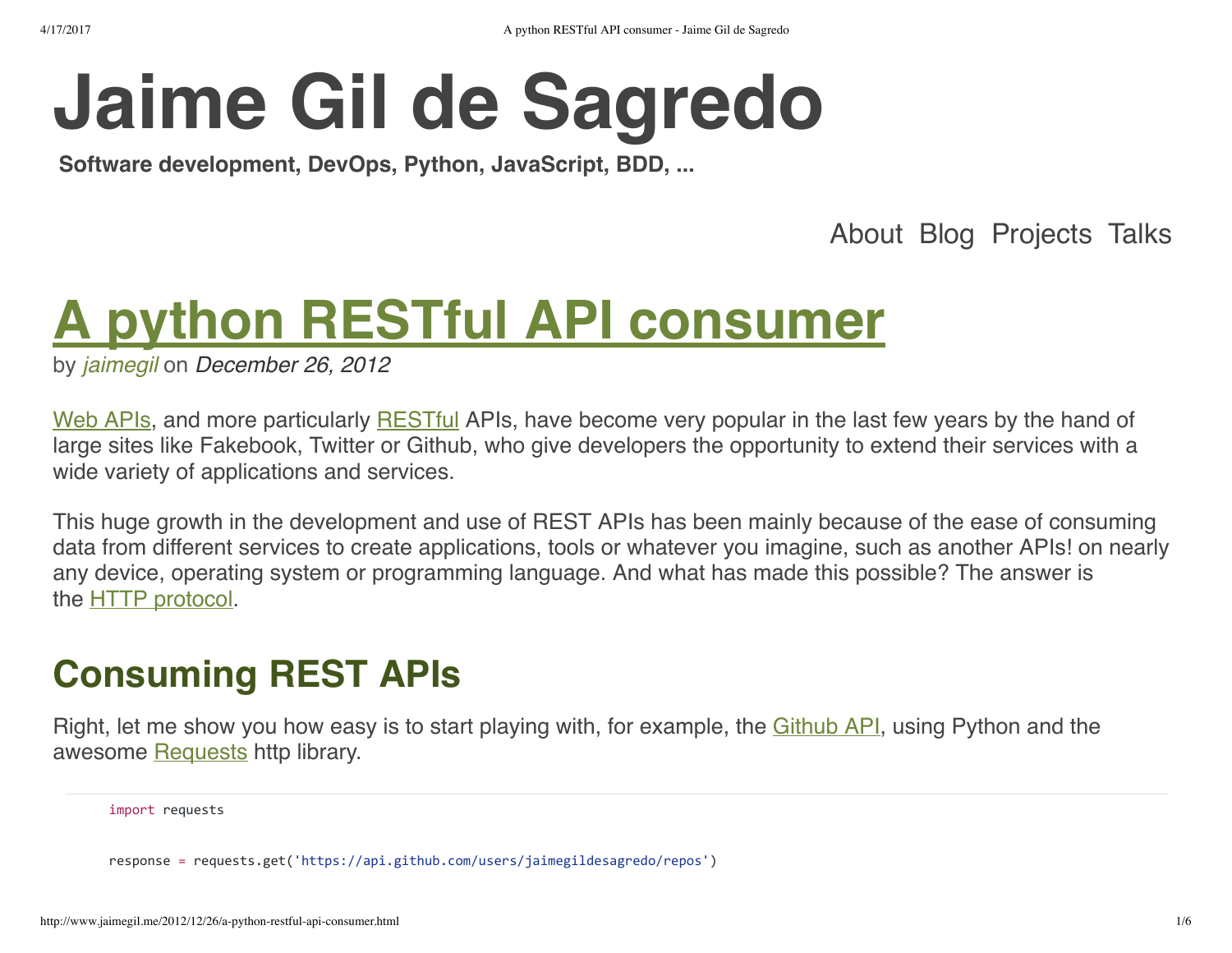```
gistfile1.pyGitHub
   for repo in response.json():
           print '[{}] {}'.format(repo['language'], repo['name'])
```
assert response.status\_code == 200

[view raw](https://gist.github.com/jaimegildesagredo/4356685/raw/539fa56475cb3e230c523c5405e32273feb69eab/gistfile1.py)

It's so easy! We only have needed to make a GET request to the user repositories endpoint and wait for an OK response to display a list of repository names and programming languages.

We also could add a new repository to the list making an authenticated POST request to the repositories endpoint and including some data.

```
view raw
gistfile1.pyGitHub
   import json
   import requests
   response = requests.post('https://api.github.com/user/repos',
           data=json.dumps({'name': 'foo'}), auth=('user', 'pass'))
   assert response.status_code == 201
```
These two previous examples shown very simple use cases, but serve to show the simplicity of consuming REST APIs.

But unfortunately, in the real world, client applications tend to become more and more complex and begins to be necessary to write some boilerplate code for stuff like *prepare requests*, *validate data* and *parse responses*.

# **Introducing Finch**

[Finch](https://github.com/jaimegildesagredo/finch) is an asynchronous RESTful API consumer I'm developing for Python.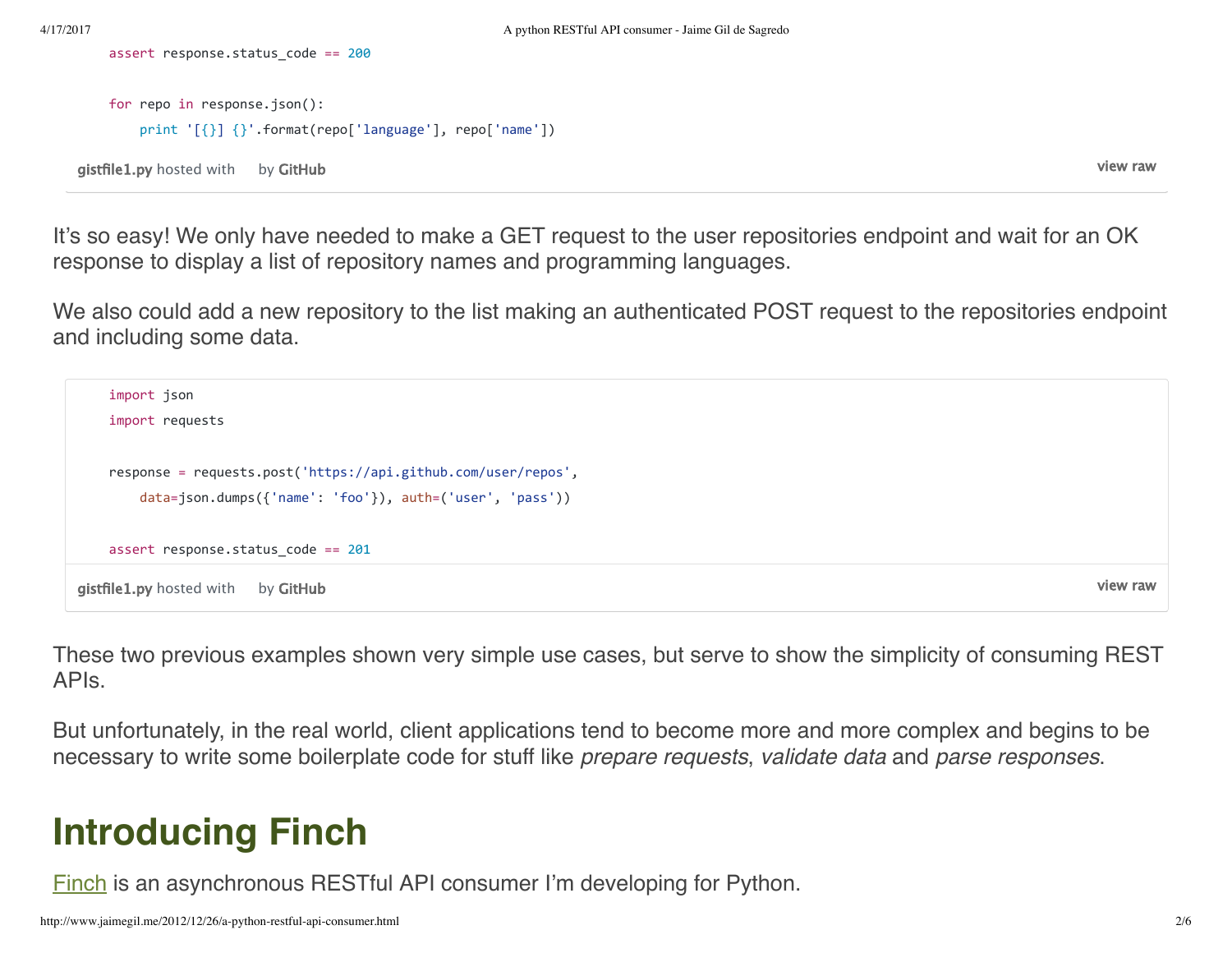The idea is to develop a general purpose, [asynchronous](http://en.wikipedia.org/wiki/Asynchronous_I/O) http API consumer, specially focused on remove all of this boilerplate code and provide a high level abstraction layer on top of any API.

#### **Metadata driven clients**

In general, a REST API client can be divided into two different parts: resources definition and http related stuff. This separation let us put http code in a high level abstraction and resources details in application metadata.

```
"Put Abstractions in Code, Details in Metadata" The Pragmatic Programmer
```
See the Finch code example below to understand what I'm talking about.

```
gistfile1.pyGitHub
    from finch import Model, Collection, StringField
     class Repo(Model):
             name = StringField()
             language = StringField()
     class Repos(Collection):
             url = 'https://api.github.com/users/jaimegildesagredo/repos'
         model = Reporepos = Repos()
    for repo in repos:
             print '[{}] {}'.format(repo.language, repo.name)
```
[view raw](https://gist.github.com/jaimegildesagredo/4358924/raw/0ec299de538e1dda1a10d0d535ad9ce592478d54/gistfile1.py)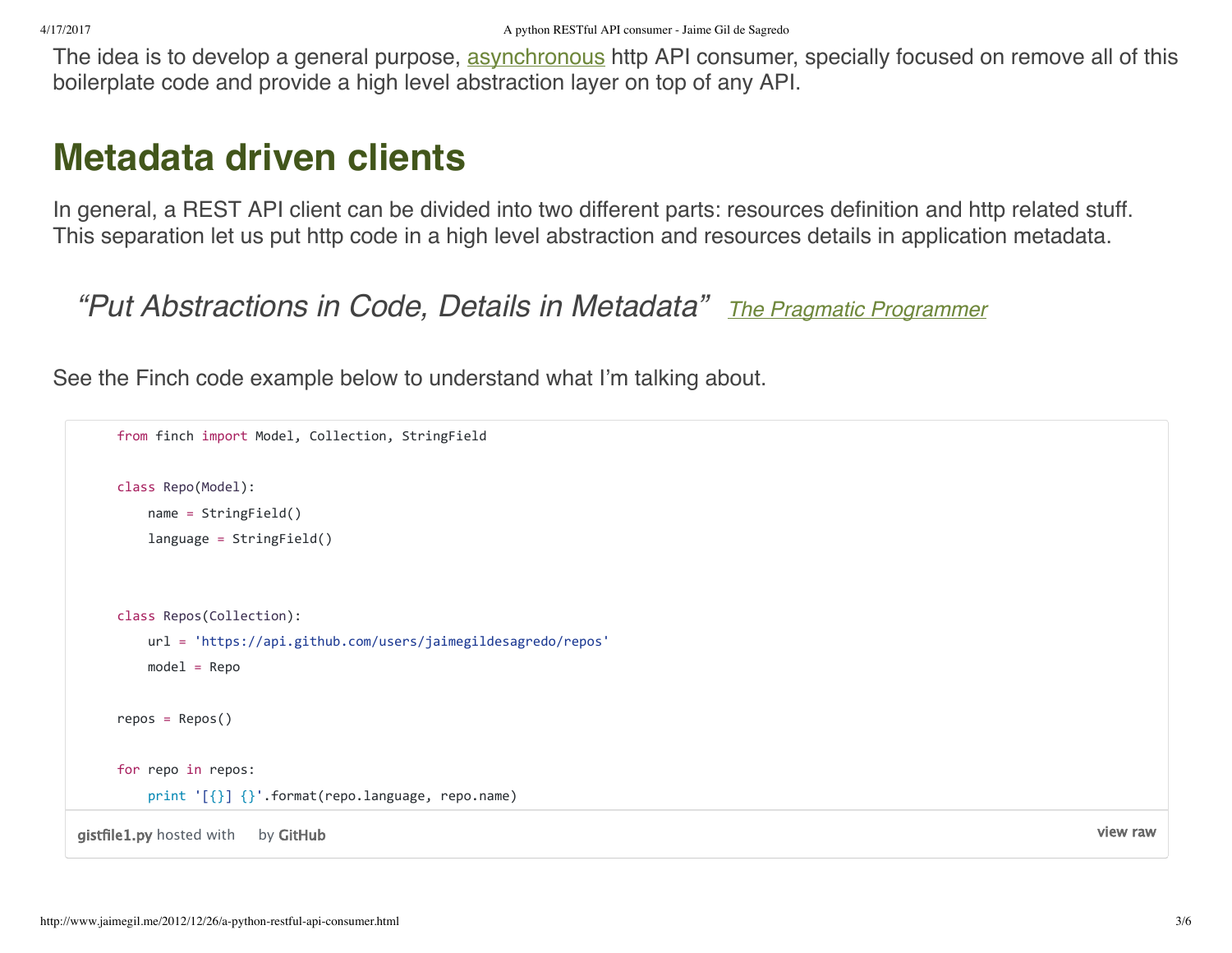Here, we have only described the Repo model and Repos collection. All of this code is only *metadata*, declaratively defined using Python, that Finch will use to perform all the operations needed to get a list of repositories from Github.

I think this is really interesting because you can dedicate exclusively to define the peculiarities of the API that you are going to consume and your business logic, and leave Finch to do all the repetitive work.

# **And do it asynchronously**

The last example shows you Finch working synchronously. That's fine when your application does not make an intensive use of API request, like in our example.

But imagine you have to build a highly scalable service that combines several services behind an unique API. You should not have to wait for each response to perform the next request. Here is where asynchronous programming comes into play.

To allow asynchronous requests, Finch will be initially built on top of the [Tornado](http://www.tornadoweb.org/)[asynchronous HTTP Client](http://www.tornadoweb.org/documentation/httpclient.html#tornado.httpclient.AsyncHTTPClient). This way you could do something like repos.all(callback).

Let's see the example where we added a new Github repo, but now using Finch asynchronously.

```
def on repo(repo, error):
        if error:
                raise error
        print 'Repo "{}" added'.format(repo.name)
foo = Repo(name=u'foo')
repos.add(foo, on_repo)
# Do something here
```